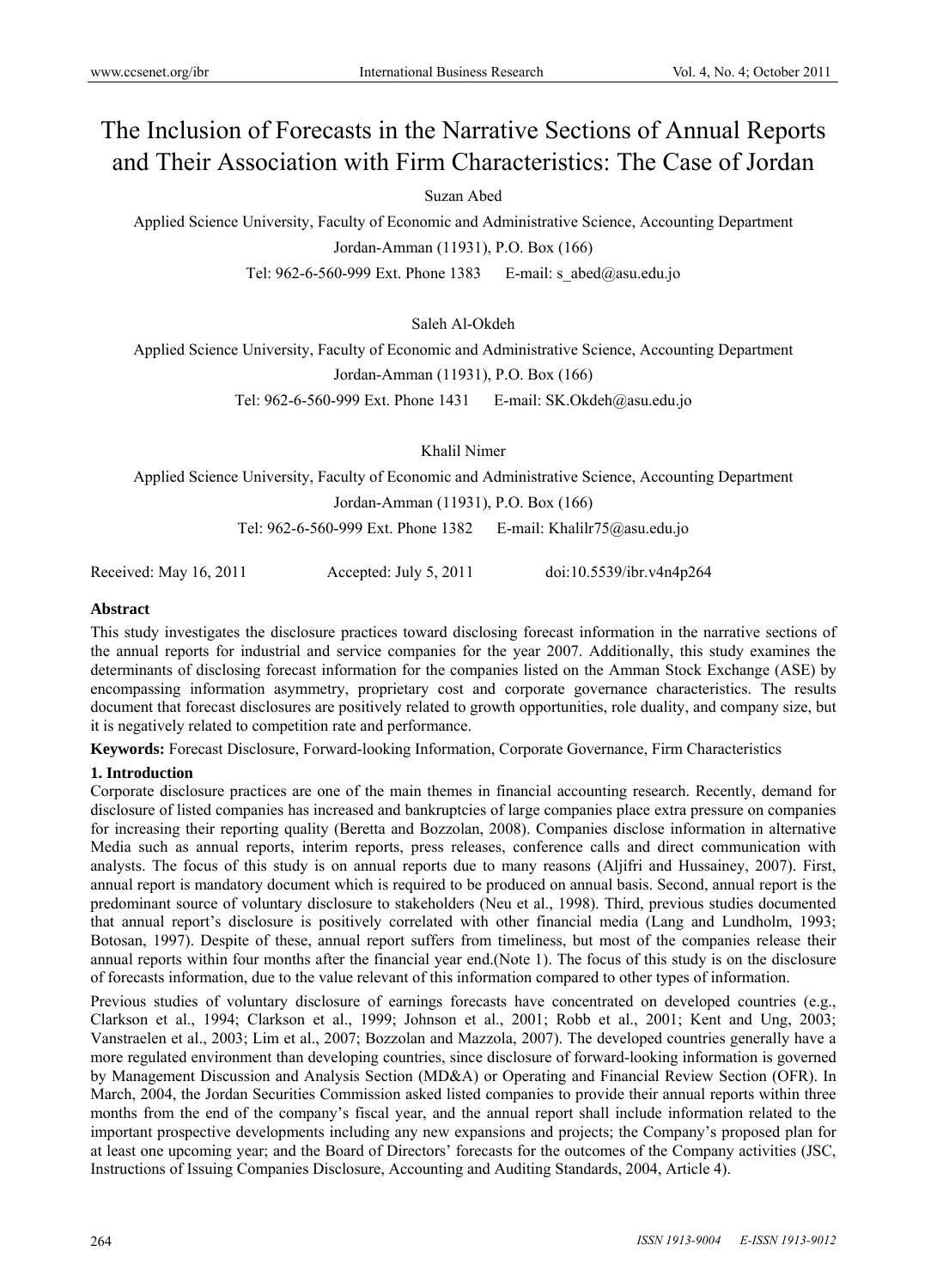In developing countries, Cahan and Hossain (1996), Celik et al. (2006) and Aljifri and Hussainey (2007) examined the determinants of forward-looking information. The primary theoretical foundation of these studies was the notion of information asymmetry theories. Recently, explanatory studies witnessed the inclusion of new explanatory variables reflecting corporate governance mechanisms. Again, the influence of the agency theory is clear in these studies. Stemming from an information asymmetry notion, adopting strong corporate governance mechanisms could promote high financial reporting quality. The disclosure of financial report containing forward-looking information is more likely to be perceived as being of higher quality (Clarkson et al., 1994; Ajinkya et al., 2005; Karamanou and Vafeas, 2005). Nevertheless, proprietary cost theory hypotheses that companies are reluctant to provide information when the threat of competitors exists.

This study aims to increase our understanding of disclosure practices and to identify potential new determinants of forecasts information by encompassing corporate governance variables, information asymmetry variables and proprietary cost factors for the companies listed on the ASE

The remainder of this study is set out as follows: section 2 reviews previous studies and develops hypotheses based on exciting theories. Section 3 presents the research design and describes the data. Section 4, discusses the results. Section 5 provides a summary to the research findings in relation to theories of disclosure and presents the main conclusions of the study. Moreover, contributions to the literature, limitations, and suggestions for future researches are also presented here.

# **2. Previous Studies and Hypotheses Development**

Previous studies on voluntary disclosures have concentrated on information asymmetry theories (agency theory, signaling theory, equity need theory) in order to explain factors affects disclosures. However, in this research it is argued that forecast information depends on other factors, combining determinants of corporate governance variables and propriety cost factors. The factors proposed and tested in this study include competition rate, performance, growth opportunities audit quality, board size and role duality. In addition, size, industry and leverage are added as control variables.

# *2.1 Competition Rate*

Healy and Palepu (2001) argued that managers' incentives to disclose additional information appear to be sensitive to the nature of competition. Also, they stated companies compete primarily on the basis of price or capacity decisions. That is, when companies are competing on capacity basis, they have incentive to provide additional information in order to increase their market share. On the other hand, when companies are competing on a price basis, they have incentives not to provide additional information that might affect their competitive position. In this manner, Prencipe (2004) argued that proprietary costs are not only the cost of preparation, dissemination, and auditing, but they are also comprised of competitive costs, which relates to the provision of useful information to competitors with a disadvantage to disclosing companies. That is, the release of good information in the market may encourage new competitors to enter the market and such action may result in reducing the market share of disclosing companies. Verrecchia (1983) argued that when proprietary cost exists, information is withheld; the market is unsure whether the company is withholding the information because it represents bad news or simply because it is not good enough to warrant incurring the proprietary cost. In the same manner, Dye (1986) highlighted that companies attempt to limit their disclosure practices when the proprietary cost appears, and they may move from full to partial disclosure when proprietary costs are high (Wagenfer, 1990).

The majority of previous studies have examined the effect of price competition and used the proportion of fixed assets as proxy for the threat of competitors' entry. Previous research forecast disclosure found negative association between forecast disclosure and threat of competitors (e.g., Clarkson et al., 1994; Hossain et al., 2005), whereas Kent and Ung (2003) found no relationship between competition rate and the disclosure of forward-looking earnings information. Thus, based on theory, it can be hypothesized that:

H1: There is a negative association between forecast information and competition rate

# *2.2 Performance*

Based on signalling theory, companies with good news are more likely to disclose voluntary information. Verrecchia (1983) and Dye (1985) showed that managers with good news provide additional information. Conversely, Wallace and Naser (1995) argued that profitable companies may not provide additional information because their investors are extremely satisfied. Similarly, Skinner (1994) and Kaznik and Lev (1995) demonstrated that companies with bad news are more likely to provide additional information in order to enhance accountability and reduce litigation risk.

Previous literature on forecast disclosures showed positive relationship between forward-looking disclosure and performance (Cahan and Hossain, 1996; Aljifri and Hussainey, 2007). However, Walker and Tsalta (2001), Kent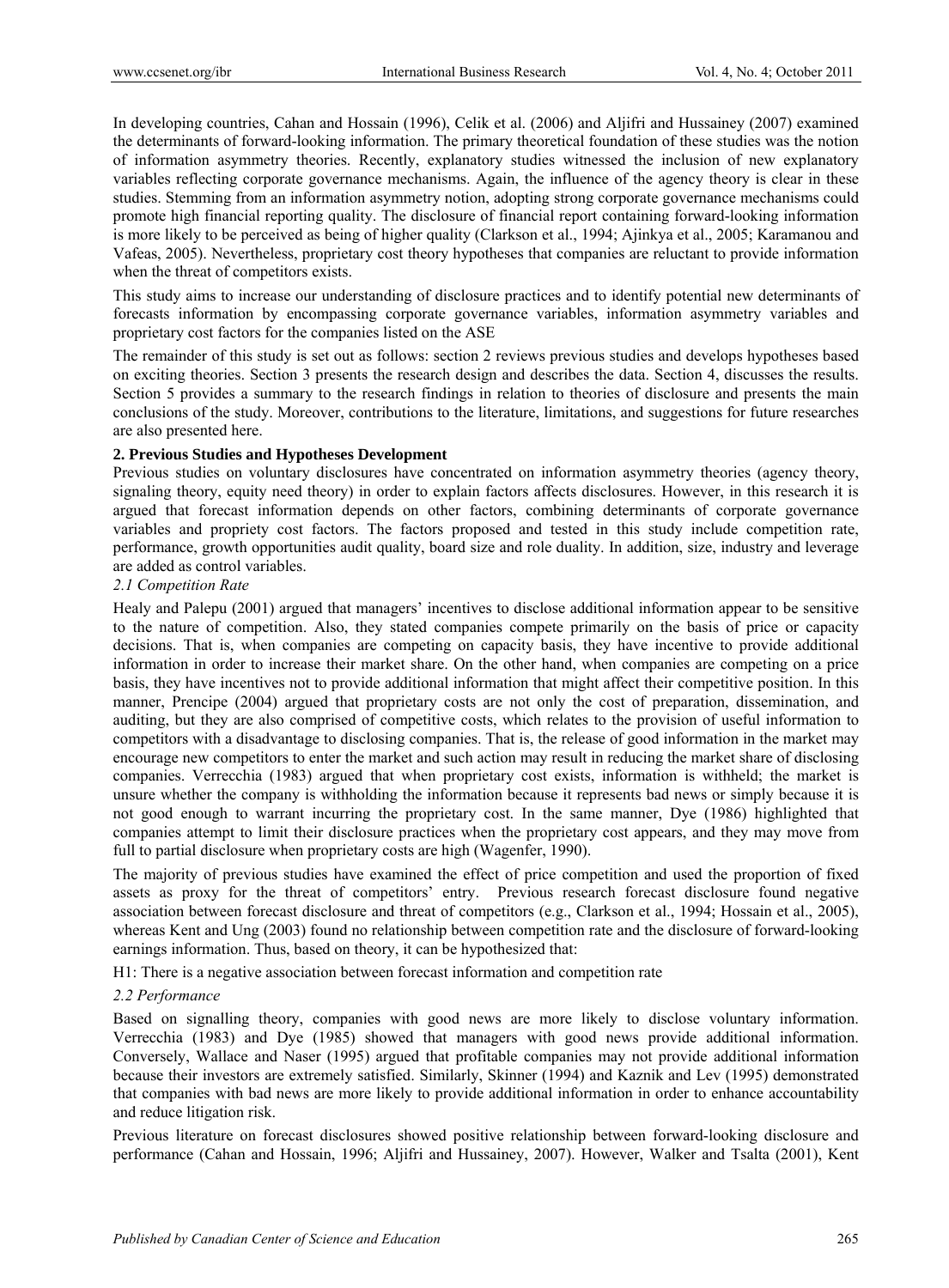and Ung (2003) and Hossain et al. (2005) found no relation between performance and the level of forward-looking information. Based on theories and previous studies it can be hypothesized that:

H2: There is a positive association between forecast information and performance

# *2.3 Growth Opportunities*

Prencipe (2004) highlighted that competitive costs arise from disclosing additional information which tends to be high for growing companies. Healy and Palepu (2001) pointed out that firm reluctant to disclose information that will reduce their competitive position, even if this makes it costly to raise their capital. Hussainey and Walker (2009) argued that the dividend propensity and voluntary disclosure on share price anticipation of earnings are linked to the growth opportunities of the company. Cahan and Hossain (1996), Walker and Tsalta (2001), and Eng and Mak (2003) hypothesized positive relationships between growth opportunities and forecast information, but they found no evidence to support their hypothesis. This suggests the third hypothesis:

H3: There is a positive association between forecasts information and growth opportunities

# *2.4 Audit Quality*

DeAngelo (1981) argued that large audit firms might put more pressure on management to disclose additional information. Krishnan and Schauer (2000) pointed out that creditability of financial statements is associated with the quality of its auditors, and larger audit firms are assumed to be of higher quality. Therefore, larger audit firms are more likely to associate themselves with clients who provide better disclosure practices. O'Sullivan et al. (2008) found positive relation between audit quality and forward-looking information, whereas, Aljifri and Hussainey (2007) found insignificant relationship between forward-looking information and audit quality. Based on this, it can be hypothesized that:

H4: There is a positive association between forecasts information and audit quality

## *2.5 Board Size*

Karamanou and Vafeas (2005) argued that firms with more effective corporate governance are tending to provide management forecast. Ajinkya et al. (2005) demonstrated a positive relationship between independence of board and the properties of management earnings forecast which is tend to be more specific, accurate and less optimistically biased. Hossain et al. (2005) showed that board anatomy is positively related to the level of voluntary disclosure. Based on this, it can therefore be hypothesized that:

H5: There is a positive association between forecasts information and board size

#### *2.6 Role Duality*

The presence of a leading personality within the ranks of management is considered as determinants of effective corporate governance. The existence of a dominant personality is correlated with poor disclosure, because of poor monitoring and opportunistic behavior of the managers (Forker, 1992). This suggest the forth hypothesis:

H6: There is a positive association between forecasts information and role duality

#### *2.7 Control Variables*

Previous studies documented positive relation between company size and future information (e.g., Clarkson et al., 1994; Cahan and Hossain, 1996; Clarkson et al., 1999; Walker and Tsalta, 2001; Kent and Ung, 2003; Vanstraelen et al., 2003; Hossain et al., 2005; Celik et al., 2006; Lim et al., 2007). Previous studies have also used leverage as determinants of corporate disclosure studies. For example, Aljifri and Hussainey (2007), O'Sullivan et al. (2008), and Bravo et al. (2009) demonstrated a positive relationship between the leverage and future information. Conversely, Celik et al. (2006) and Aljifri and Hussainey (2007) failed to find any support for the association between leverage and future information. Moreover, prior studies found positive and significant relation between industry and forward-looking information (Celik et al., 2006).

No hypotheses were developed for control variables; this was due to the positive significant relationship between each of these variables and voluntary disclosure (Ahmed and Courtis, 1999).

## **3. Research Design**

## *3.1 Sample Selection*

All the industrial and service companies listed on the Amman Stock Exchange (ASE) are evaluated in order to determine the level of forecast information disclosed in the annual reports for the year 2007. The total number of companies listed on the ASE is 195. The financial sector is excluding from the study because the companies listed in this sector is subject to different regulation bodies. The exclusion of the financial institutions results in 132 companies. 12 of which are deleted due to unavailability of annual reports. Thus, the final sample consists of 120 companies listed on the ASE in 2007. In order to determine the level of forecast information disclosed in the annual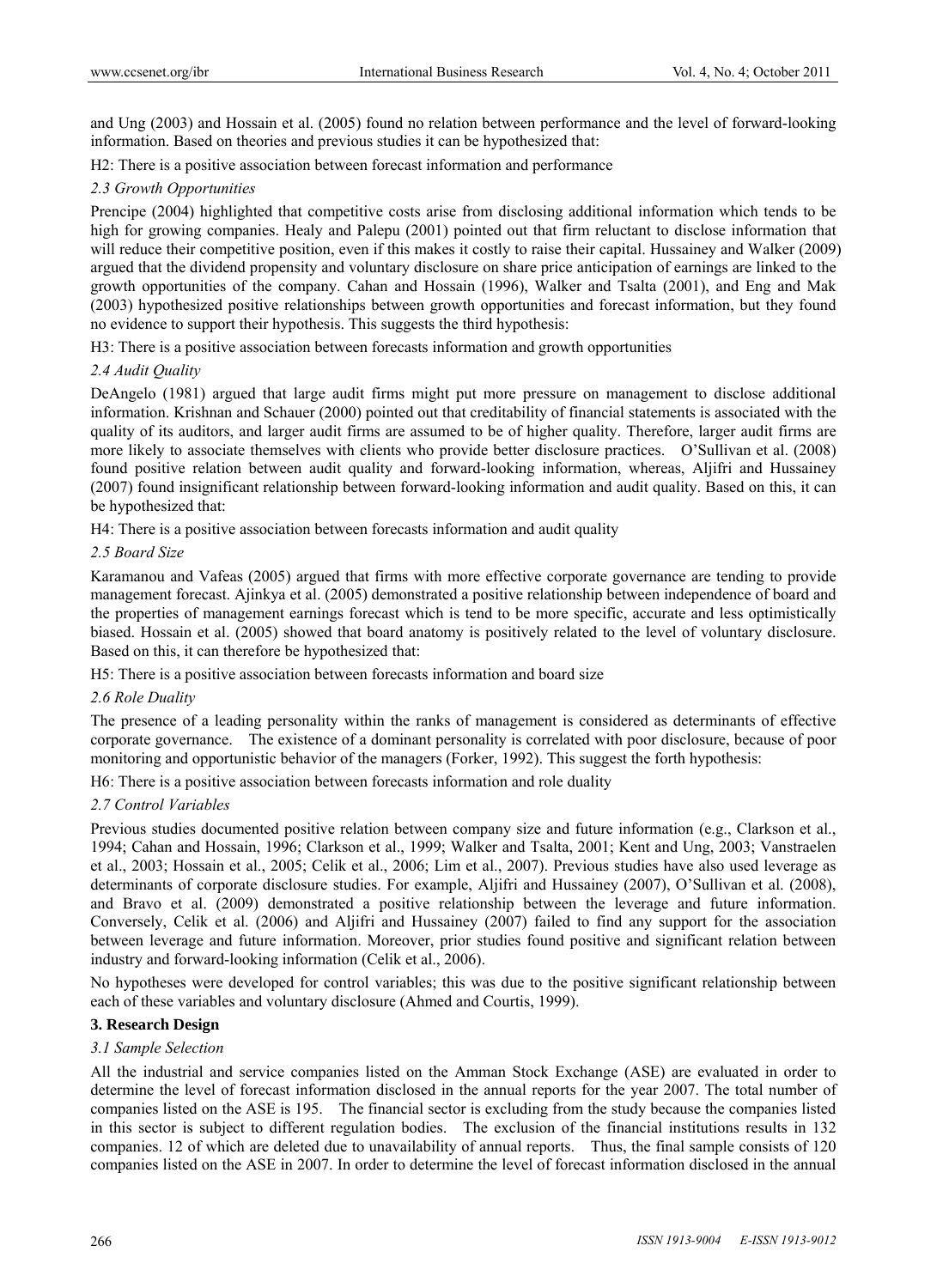reports, similar measure to Celik et al. (2006) is employed. That is, the sentences with forecast information in the narrative sections of the annual reports are counted.

# *3.2 Variables of the Study*

This subsection presents the independent variables considered in this study. Table (1) exhibits the independent variables and their proxies employed in this research.

In order to test the study hypotheses, a cross-sectional OLS regression analysis is employed

FLSen. =  $\beta$ 0 +  $\beta$ 1 Comp +  $\beta$ 2 ROE +  $\beta$ 3 Growth +  $\beta$ 4 Big6 +  $\beta$ 5 Board +  $\beta$ 6 Role +  $\beta$ 7 Size +  $\beta$ 8 Debt +  $\beta$ 9 Industry + *е*

Where: FLSens = number of forward-looking sentences;  $\beta$  = the regression coefficient, i = 0, 1… 9; Comp. = competition rate;  $ROE =$  performance, Growth = growth opportunities;  $Big =$  and  $angle$ ; Board = Board size; Role = role duality; Size = company size; Debt = leverage; industry = industry; e = error term.

# **4. Results and Analysis**

# *4.1 Descriptive Analysis*

This section presents the results of descriptive analysis for the number of forecasts sentences. On average Jordanian companies provide 4.72 sentences related to future information, which indicates low level of disclosure across the companies as presented in Table (2). Furthermore, Table (2) presents the descriptive statistics regarding the firm continuous variables which are included in the model considering the effects of them on the level of forecasts information. Table (3) exhibits information on quantitative forecast for the companies listed on the ASE. The content analysis results reveal that only 12 companies across all the companies listed on the ASE provide quantitative financial information.

# *4.2 Regression Analysis*

In order to test the joint effect for the variables of the study, multivariate analysis is performed using a cross sectional OLS-regression model. Tests of normality (Note 2) ,multicollinearity (Note 3), homoscedasticity, and linearity assumptions are checked to ensure that the assumptions are not violated. Table (4) presents the results of cross-sectional OLS-regression analysis.

The Regression analysis reveals that the value of adjusted  $R^2$  is 16.3%, which means that the combination of the Independent variables explain 16 % of variation of dependent variables. Specifically, forecast information is found to be related to growth opportunities, role duality, competition rate, performance and company size.

For hypotheses testing, the results document that there is positive and significant relation between competition rate and forecast information. This result supports H1 and consistent with previous studies (Clarkson et al., 1994; Hossain et al., 2005). For Performance measure, the results show negative and significant relation which inconsistent with H2 and previous studies. However, this result implies that companies with bad news are more likely to disclose additional information in order to reduce litigation cost (Johnson et al., 2001). In terms of a proxy for growth opportunities, as predicted, Growth  $(t = 1.704)$  is positive and significant, consistently with H3 and previous studies (Cahan and Hossain, 1996; Hossain et al., 2005).

For corporate governance variables, the results show no relation between audit quality and forecast information. This result is inconsistent with H4 and O'Sullivan et al. (2008), but consistent with (Aljifri and Hussainey, 2007). In terms of a proxy for board size, the results show no relation between board size and information related to the future. This result is inconsistent with (Ajinkya et al., 2005; Hossain et al., 2005; Karamanou and Vafeas, 2005). This might be partly distributed that most of the companies on the ASE considered as family business, which may reduce the usefulness of corporate governance mechanism. In terms of a proxy for role duality, as predicted, Role  $(t = 2.012)$ is positive and significant, consistently with H6, which indicates that when there is separation between the roles of chairman and CEO, the companies are more likely to provide forecast information.

For control variables, the result shows positive and significant relation between company size and forecast information consistent with (e.g., Clarkson et al., 1994; Cahan and Hossain, 1996; Clarkson et al., 1999; Walker and Tsalta, 2001; Kent and Ung, 2003; Vanstraelen et al., 2003; Hossain et al., 2005; Celik et al., 2006; Lim et al., 2007).

Moreover, repeated regression analyses using alternative proxies for the independent variables, on balance, seem to identify almost the same variables as being significant in explaining variability in forecast information. Thus, different regression models serve to confirm the robustness of the original regression results.

# **5. Conclusion, Limitation and future studies**

The results of the study document that most of the companies listed on the ASE disclose small number of sentences with forecasts information. Additionally, the results confirm that most of these companies are reluctant to provide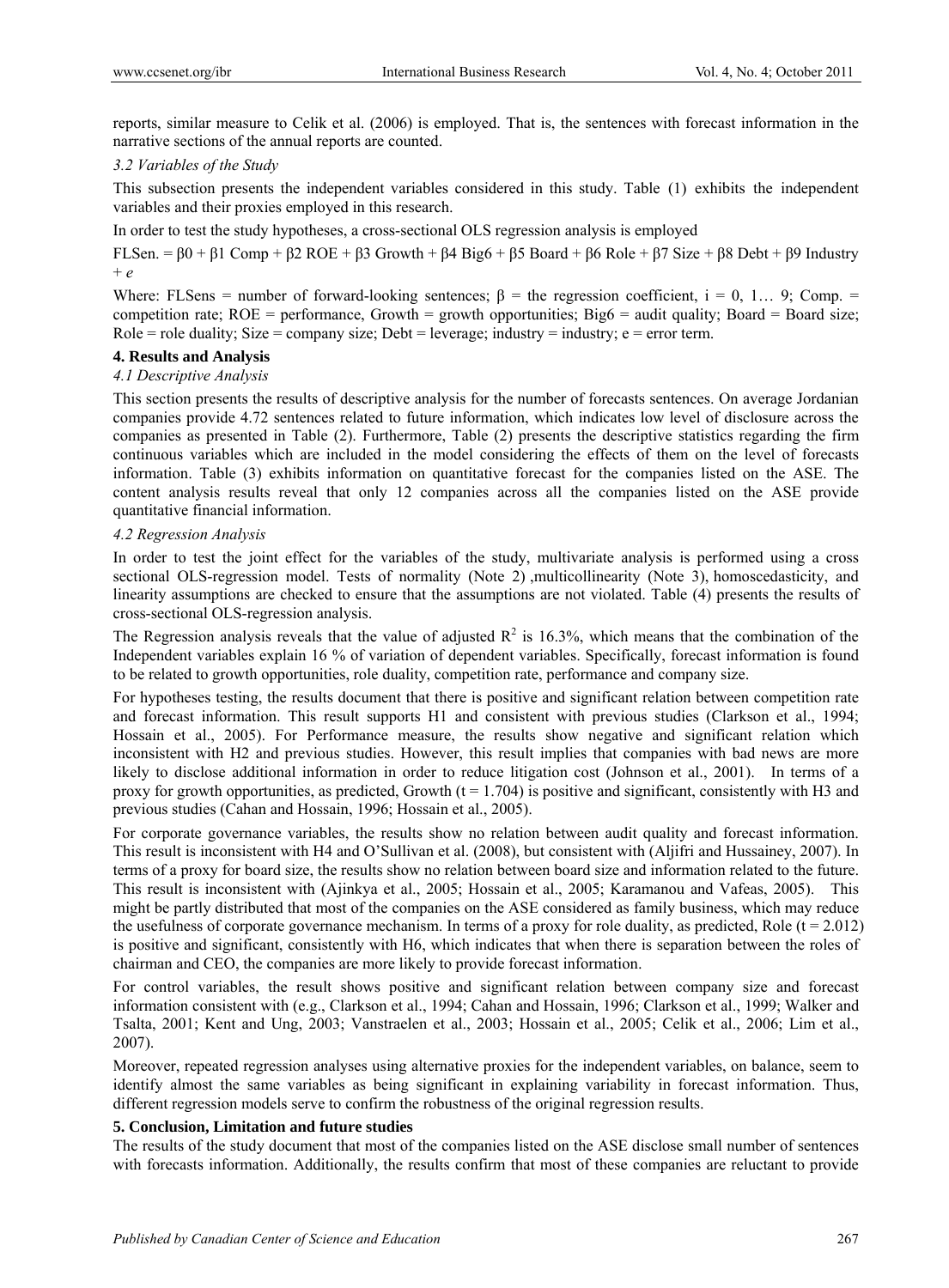quantitative forecast information. However, most of these companies instead provide qualitative forecast information in optimistic manner.

The results find that the extent of forecast disclosures is positively and significantly related to growth opportunities, role duality, and company size, but it is negatively and significantly related to competition rate and performance. This seems to support information asymmetry theories which suggest that companies provide additional information to reduce information asymmetry and agency cost. Furthermore, the extent of forecast information is found to be significantly related to competition rate, growth opportunities and performance. This seems to support proprietary cost hypothesis. Also, role duality is found positively and significantly related to future information. A possible reason for this is because when the CEO and chairman are separated they are more likely to disclose additional information in order to protect their reputation. One additional control variable, namely company size is also found to be positively and significantly related to the forecasts information.

The first limitation of this study is the focuses of the annual reports which suffer from lack of a timelines. Therefore, future research could be conducted for other forms of communication such as—press releases, conference calls, corporate websites, or interim reports after—since many value relevant events are reflected in stock prices as soon as the information reaches the market while their influence on reported earnings often occurs with a time lag.

Another limitation of this study is the use of an equal weight for each item in the content analysis. This may not reflect the value relevance of such disclosure items over other items. For example, a quantitative forecast is more useful than any other type of information, and some disclosure topics are more important to one particular industry than they are to other industries. Future research may be conducted by giving more weight for more value relevant information. Additionally, the relationship between stock prices and disclosure of forecast information could also be a good research subject.

## **References**

Ajinkya, B., Bhojariaj, S. & Sengupta, P. (2005). The Association between Outside Directors, Institutional investors and the Properties of Management Earnings Forecasts, Journal of Accounting Research, 43 (3): 343-376. doi:10.1111/j.1475-679x.2005.00174.x, http://dx.doi.org/10.1111/j.1475-679x.2005.00174.x

Aljifri, K. & Hussainey, K. (2007). The Determinants of Forward-Looking Information in Annual Reports of UAE Companies, Managerial Auditing Journal, 22 (9): 881-894. doi:10.1108/02686900710829390, http://dx.doi.org/10.1108/02686900710829390

Beretta, S. & Bozzolan, S. (2008). Quality versus Quantity: the Case of Forward-Looking Disclosure, Journal of Accounting, Auditing and Finance, 23 (3): 333-375.

Botosan, C. (1997). Disclosure Level and the Cost of Equity Capital, The Accounting Review, 72 (3): 323–349. Bozzolan, S. & Mazzola, P. (2007). Strategic Plan Presentations to Financial Analysts: the Effects on Earnings Forecasts' Revision and Cost of Capital, Working Paper.

Bravo, F. U. Abad, M. C. N. & Trombetta, M. (2009). Disclosure Indices Design: Does it Make A Difference?, Spanish Accounting Review, 12 (2): 253-277.

Cahan, S. F. & Hossain, M. (1996). The Investment Opportunity Set and Disclosure Policy Choice: some Malaysian Evidence, Asia Pacific Journal of Management, 13 (1): 65-85. doi:10.1007/BF01739682, http://dx.doi.org/10.1007/BF01739682

Celik, O., Ecer, A. & Karabacak, H. (2006). Disclosure of Forward- Looking Information: Evidence from Listed Companies on Istanbul Stock Exchange (ISE), Investment Management and Financial Innovations, 3 (2): 197-216. Clarkson, P. M., Kao, J. L. & Richardson, G. D. (1994). The Voluntary Inclusion of Forecasts in the MD& A Section of Annual Reports. Contemporary Accounting Research, 11 (1): 423-450. http://dx.doi.org/10.1111/j.1911-3846.1994.tb00450.x.

Clarkson, P. M., Kao, J. L. & Richardson, G. D. (1999). Evidence that Management Discussion Analysis (MD& A) is a Part of a Firm's Overall Disclosure Package, Contemporary Accounting Research, 16 (1): 11-35. doi:10.1111/j.1911-3846.1994.tb00450.x, http://dx.doi.org/10.1111/j.1911-3846.1999.tb00576.x

DeAngelo, L. (1981). Auditor Independence, "low balling", and Disclosure Regulation, Journal of Accounting and Economics, 3: 113–17. doi:10.1016/0165-4101(81)90009-4, http://dx.doi.org/10.1016/0165-4101(81)90009-4.

Dye, R. (1985). Disclosure of Nonproprietary Information, Journal of Accounting Research, 23: 123-145. doi:10.2307/2490910, http://dx.doi.org/10.2307/2490910

Dye, R. A. (1986). Proprietary and Nonproprietary Disclosures, Journal of Business, 59 (2): 331-366. doi:10.1086/296331, http://dx.doi.org/10.1086/296331

Eng, L. L. & Mak, Y. T. (2003). Corporate Governance and Voluntary Disclosure, Journal of Accounting and Public Policy, 22: 325-345. doi:10.1016/S0278-4254(03)00037-1, http://dx.doi.org/10.1016/S0278-4254(03)00037-1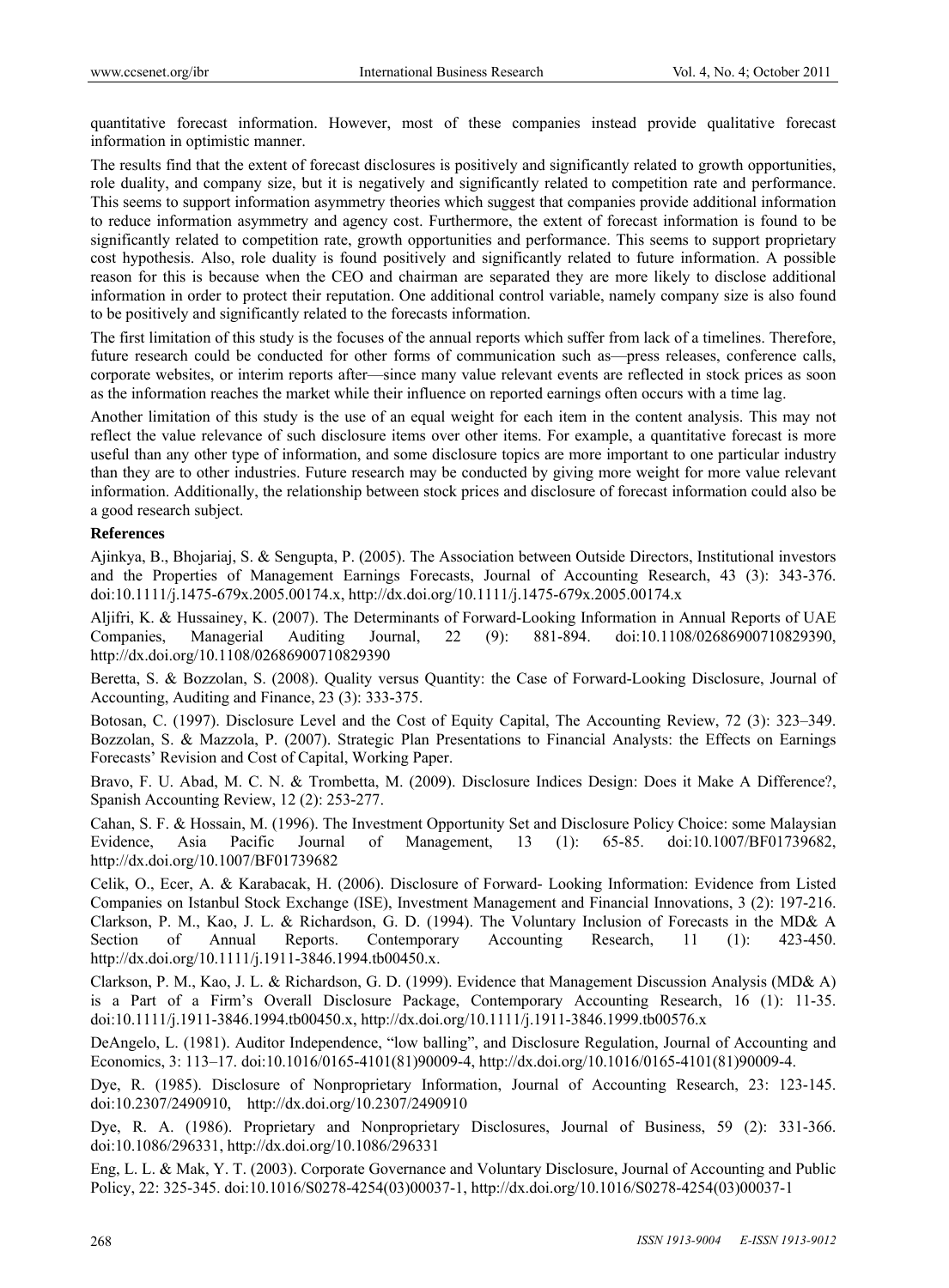Forker, J. J. (1992). Corporate Governance and Disclosure Quality, Accounting and Business Research, 22 (86): 111–124.

Gujarati, D. (2006). Essentials of Econometrics, McGraw Hill, New York.

Healy, P. & Palepu, K. (2001). Information Asymmetry, Corporate Disclosure, and the Capital Markets: A Review of the Empirical Disclosure Literature, Journal of Accounting and Economics, 31: 405-440. doi:10.1016/S0165-4101(01)00018-0, http://dx.doi.org/10.1016/S0165-4101(01)00018-0

Hossain, M., Ahmed, K. & Godfrey, J. M. (2005). Investment Opportunity Set and Voluntary Disclosure of Prospective Information: A Simultaneous Equations Approach, Journal of Business Finance and Accounting, 32 (5 & 6): 871-907. doi:10.1111/j.0306-686X.2005.00616.x, http://dx.doi.org/10.1111/j.0306-686X.2005.00616.x

Hussainey, K. & Walker, M. (2009). The Effects of Voluntary Disclosure and Dividend Propensity on Prices Leading Earnings. Accounting and Business Research, 39 (1): 37-55. doi:10.1080/00014788.2009.9663348, http://dx.doi.org/10.1080/00014788.2009.9663348

Johnson, M. F., Kasznik, R. & Nelson, K. K. (2001). The Impact of Securities Litigation Reform on the Disclosure of Forward-Looking Information by High Technology Firms, Journal of Accounting Research, 39 (2): 297-327. doi:10.1111/1475-679X.00014, http://dx.doi.org/10.1111/1475-679X.00014

Jordan Securities Commission (JSC), Instructions of Issuing Companies Disclosure, Accounting and Auditing Standards, (2004) Article 4, Paragraph, 15.

Kaznik, R. & Lev, B. (1995). To Warn or Not Warn: Management Disclosures in the Face of An Earning Surprise, The Accounting Review, 70 (1): 113-134.

Karamanou, I. & Vafeas, N. (2005). The Association between Corporate Boards, Audit Committees, and Management Earnings Forecasts: Empirical Analysis, Journal of Accounting Research, 43 (3): 453-486. doi:10.1111/j.1475-679X.2005.00177.x, http://dx.doi.org/10.1111/j.1475-679X.2005.00177.x

Kent, P. & Ung, K. (2003). Voluntary Disclosure of Forward-Looking Earnings Information in Australia, Australian<br>Journal of Management, 28 (3): 273-286. doi:10.1177/031289620302800303, of Management, 28 (3): 273-286. doi:10.1177/031289620302800303, http://dx.doi.org/10.1177/031289620302800303

Krishnan, J. & Schauer, P.C. (2000). The Differentiation of Quality among Auditors: Evidence from the Not-for-profit Sector, Auditing, 19 (2): 9-25. doi:10.2308/aud.2000.19.2.9, http://dx.doi.org/10.2308/aud.2000.19.2.9

Lang, M. &d Lundholm, R. (1993). Cross-sectional Determinates of Analysts' Ratings of Corporate Disclosures, Journal of Accounting Research, 31 (2): 246- 271. doi:10.2307/2491273, http://dx.doi.org/10.2307/2491273.

Lim, S., Matolcsy, Z. & Chow, D. (2007). The Association between Board Composition and Different Types of Voluntary Disclosure, European Accounting Review, 16 (3): 555-583. http://dx.doi.org/10.1080/09638180701507155

Neu, D., Warsame, H. & Pedwell, K. (1998). Managing Public Impressions: Environmental Disclosures in Annual Reports, Accounting, Organization and Society, 23: 265-282. doi:10.1080/09638180701507155, http://dx.doi.org/10.1016/S0361-3682(97)00008-1

O'Sullivan, M., Percy, M. & Stewart, J. (2008). Australian Evidence on Corporate Governance Attributes and their Association with Forward-Looking Information in the Annual Report, J. Manage Governance, 12: 5-35. doi:10.1007/s10997-007-9039-0, http://dx.doi.org/10.1007/s10997-007-9039-0.

Prencipe, A. (2004). Proprietary Costs and Determinants of Voluntary Segment Disclosure: Evidence from Italian Listed Companies, European Accounting Review, 13 (2): 319-340. doi:10.1080/0963818042000204742, http://dx.doi.org/10.1080/0963818042000204742.

Robb, S. W. G., Single, L. E. & Zarzeski, M. T. (2001). Nonfinancial Disclosures across Anglo-American Countries, Journal of International Accounting, Auditing and Taxation, 10: 71-83. doi:10.1016/S1061-9518(01)00036-2, http://dx.doi.org/10.1016/S1061-9518(01)00036-2.

Skinner, D. (1994). Why Firms Voluntarily Disclose Bad News, Journal of Accounting Research, 32 (1): 38-60.doi:10.2307/2491386, http://dx.doi.org/10.2307/2491386

Vanstraelen, A., Zarzeki, M. T. & Robb, S. W. G. (2003). Corporate Nonfinancial Disclosure Analyst Forecast Ability across Three European Countries. Journal of International Financial Management and Accounting, 14 (3): 249-278. doi:10.1111/1467-646X.00098, http://dx.doi.org/10.1111/1467-646X.00098.

Verrecchia, R. (1983). Discretionary Disclosure, Journal of Accounting and Economics, 5: 365-380. doi:10.1016/0165-4101(83)90011-3, http://dx.doi.org/10.1016/0165-4101(83)90011-3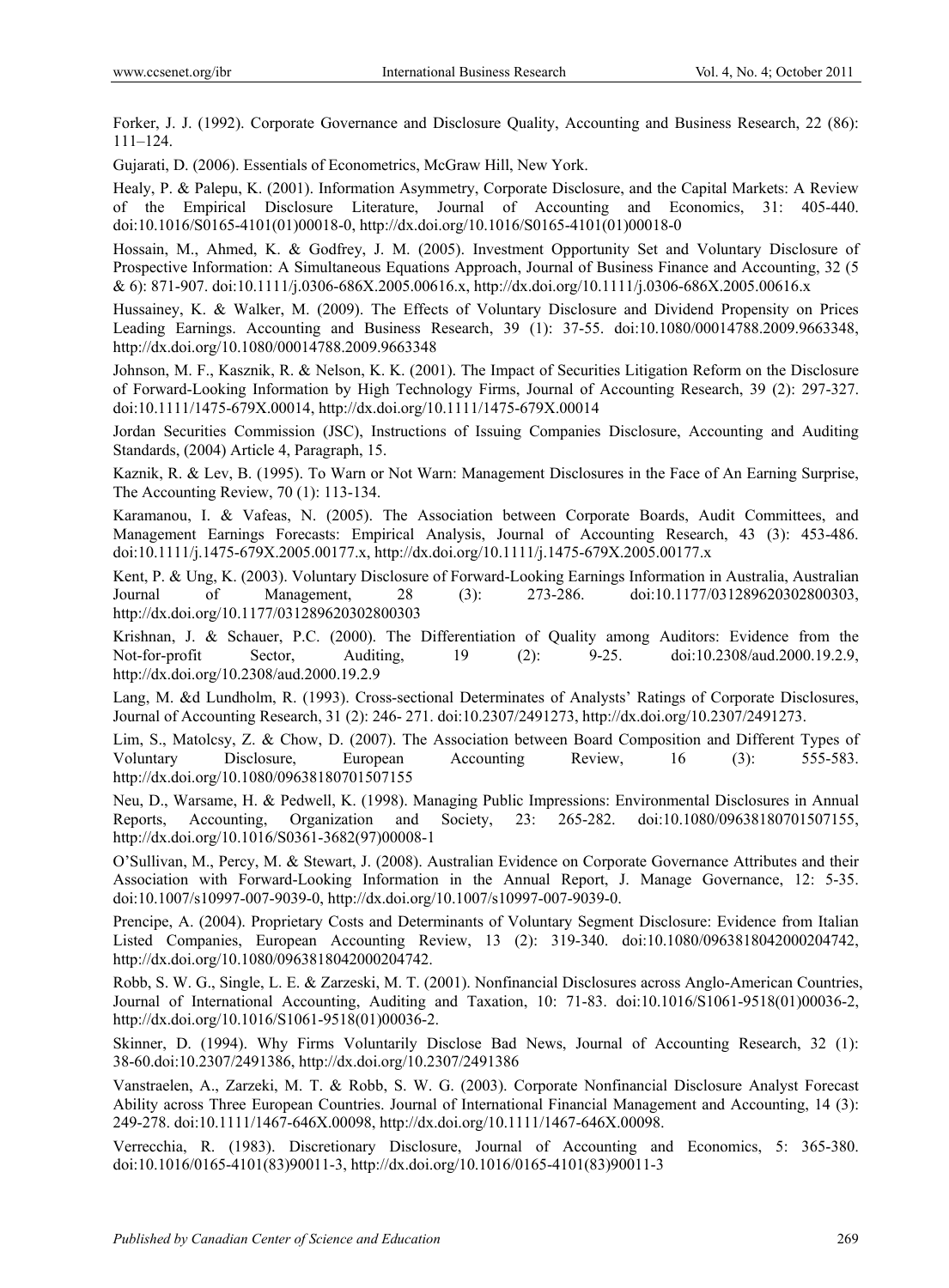Wagenhofer, A. (1990). Voluntary Disclosure with Strategic Opponent, Journal of Accounting and Economics, 12: 341-363. doi:10.1016/0165-4101(90)90020-5, http://dx.doi.org/10.1016/0165-4101(90)90020-5.

Walker, M. & Tsalta, A. (2001). Corporate Financial Disclosure and Analyst Forecasting Activity: Preliminary Evidence for the UK, ACCA Research Report, No. 67.

Wallace, R. S. & Naser, K. (1995). Firm Specific Determinants of the Comprehensiveness of Mandatory Disclosure in Corporate Annual reports of Firms Listed on the Stock Exchange of Hong Kong, Journal of Accounting and Public Policy, 14: 311-369. doi:10.1016/0278-4254(95)00042-9, http://dx.doi.org/10.1016/0278-4254(95)00042-9 **Notes** 

Note 1. All companies listed on the ASE their financial year ends on Dec 31.

Note 2.The sample mean of sample size of at least 30 observations is nearly normal (Gujarati, 2006).

Note 3. The correlation matrix reveals that the highest correlation is between company size and audit quality, and company size and board size 36.8% and 35.2% respectively. Furthermore, as it can be seen in Table (4) the values of Variance Infliction Factor (VIF) for all independent variables are less than 2.0 which imply that no multicollinearity problems exist in the models.

| Independent<br><b>Variables</b> | <b>Expected</b><br><b>Prediction</b> | <b>Proxies</b>                                                                                                              | <b>Previous Studies Employed Similar proxies</b>                                                            |  |
|---------------------------------|--------------------------------------|-----------------------------------------------------------------------------------------------------------------------------|-------------------------------------------------------------------------------------------------------------|--|
| Competition rate                | $(-)$                                | Proportion of fixed assets to total assets                                                                                  | Clarkson et al., 1994; Kent and Ung, 2003; Hossain<br>et al., 2005; Bravo et al., 2009                      |  |
| Performance                     | $^{(+)}$                             | Net income to total equity                                                                                                  | Vanstraelen et al., 2003; Hossain et al. 2005; Beretta<br>and Bozzolan, 2008; Bravo et al., 2009            |  |
| Growth                          | $^{(+)}$                             | Market price to equity ratio                                                                                                | Cahan & Hussain, 1996                                                                                       |  |
| Audit quality                   | $^{(+)}$                             | A dichotomous variable equal to 1 if the firm i is<br>audited by the big 6 audit companies in Jordan, and 0<br>otherwise.   | Eng & Mak, 2003; Aljifri and Hussainey, 2007<br>Lim et al., 2007                                            |  |
| <b>Board Size</b>               | $^{(+)}$                             | The size of board                                                                                                           | Karamanou and Vafeas, 2005; O'Sullivan et al.,<br>2008                                                      |  |
| Role Duality<br>$^{(+)}$        |                                      | A dichotomous variable equal to 1 if the firm i is<br>separated between the role of CEO and Chairman, and<br>$0$ otherwise. | Forker, 1992; O'Sullivan et al., 2008                                                                       |  |
| <b>Control Variables</b>        |                                      |                                                                                                                             |                                                                                                             |  |
| Leverage                        |                                      | Total debt to total assets.                                                                                                 | Aljifri and Hussainey, 2007; O'Sullivan et al., 2008;<br>Bravo et al., 2009                                 |  |
| Industry                        |                                      | A dichotomous variable equal to 1 if the firm i is listed<br>in industrial sector, and 0 otherwise.                         | Celik et al., 2006                                                                                          |  |
| Company size                    |                                      | The natural logarithm of total asset                                                                                        | Clarkson et al., 1994; Clarkson et al., 1999; Johnson<br>et al., 2001; Lim et al., 2007; Bravo et al., 2009 |  |

Table 1. Independent Variables and their Proxies Employed in this Research

Table 2. Descriptive Analysis for Dependent and Continuous Independent Variables

| <b>Variables</b>  | <b>Minimum</b> | <b>Maximum</b> | Mean   | <b>Std. Deviation</b> |
|-------------------|----------------|----------------|--------|-----------------------|
| Number of FL Sen. | $.00\,$        | 25.00          | 4.72   | 2.18                  |
| Comp.             | $.00\,$        | 64.50          | 3.20   | 7.31                  |
| Company Size      | 5.45           | 8.82           | 7.27   | .60                   |
| Growth            | $-623.02$      | 295.93         | 14.55  | 91.23                 |
| <b>ROE</b>        | $-348.34$      | 91.29          | $-.77$ | 39.64                 |
| Debt Ratio        | .45            | 513.62         | 37.68  | 49.80                 |
| Board             | 1.00           | 13.00          | 8.00   | 2.45                  |

Table 3. information on quantitative forecast for the companies listed in ASE

| <b>Ouantitative</b> | <b>Production</b> | Revenue | <b>Cash flows</b> | Earnings | Cost | Capital     | <b>Expected financial Statements</b> |
|---------------------|-------------------|---------|-------------------|----------|------|-------------|--------------------------------------|
| Items               |                   |         |                   |          |      | Expenditure |                                      |
| Number of companies |                   |         |                   |          | ∼    |             |                                      |

As it appears in the above table, around 90% of the companies listed on ASE are less likely to provide quantitative forecasts information.